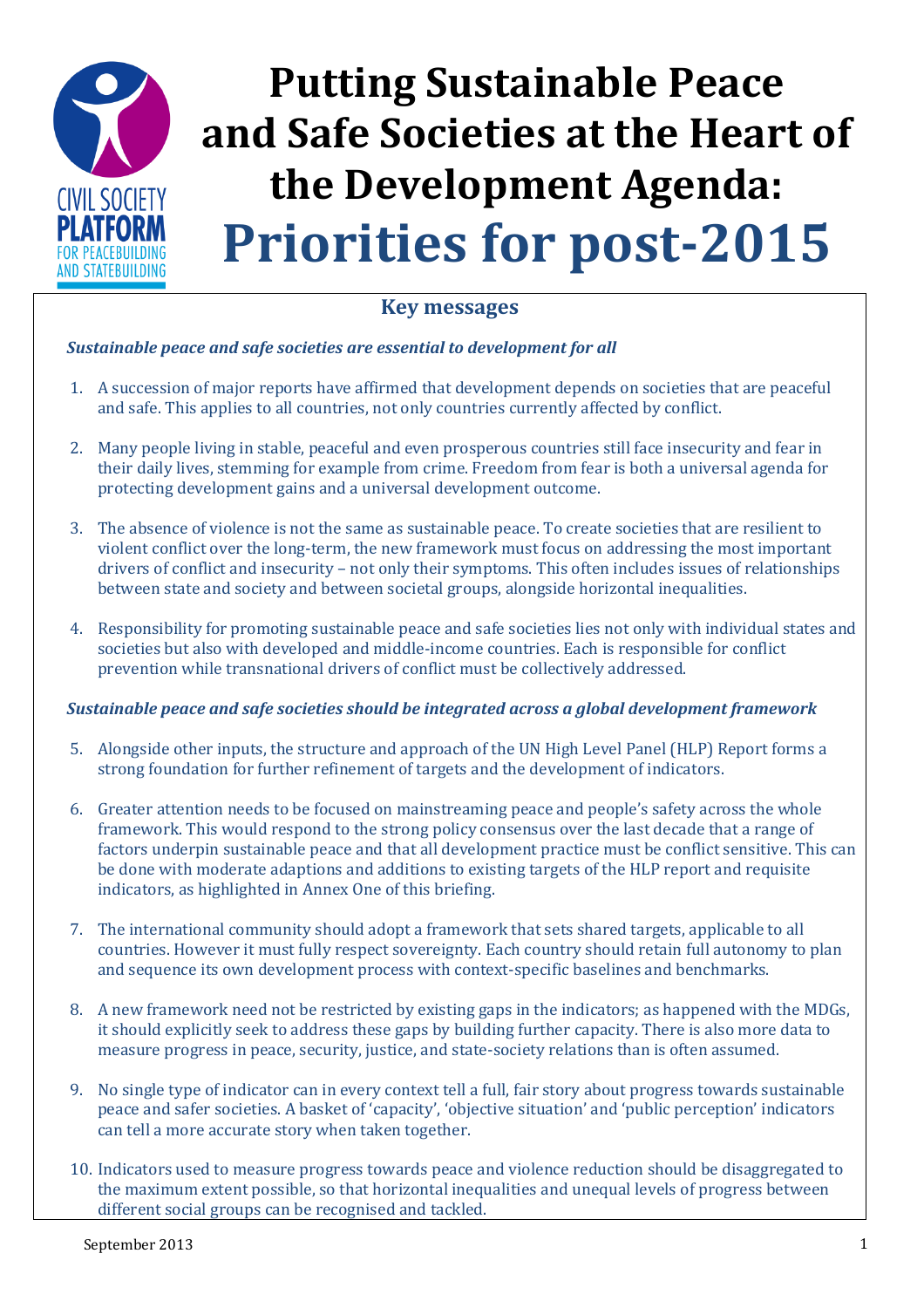## **An international consensus is emerging**

At UNGA 68 the world is rightly focusing on accelerating progress to meeting the MDGs by 2015. At the same time, our track record since 2000 should inform the global debate on what comes next. It is now widely accepted by UN member states, civil society organisations and business groups that meeting the MDGs has been, and will remain, most challenging in countries badly affected by conflict and violence. A succession of major reports – including that of the UN Secretary General – have affirmed this. It is welcome that the UNGA is expected to establish an international consensus around this agenda in its MDG Special Event Outcome Document.

### **"… conflict and post conflict countries are the most challenged in achieving any of the Goals by 2015."**

### UN General Assembly Draft MDG Special Event Outcome Document, September 2013

**Conflict, violence and insecurity have severely affected MDG achievement: the evidence**

1.5 billion people live in conflict-affected countries. Many more reside in more stable countries but still face violence in their everyday lives. None of them have the opportunity to speak for themselves in the conference rooms, side-meetings and receptions of the UN General Assembly (UNGA). The growing evidence, however, speaks for them.

The World Bank has suggested that 'a country that experienced major violence over the period from 1981 to 2005 has a poverty rate 21 percentage points higher than a country that saw no violence.'<sup>i</sup> Only about 20 percent of the countries that it categorises as 'fragile or conflict-affected' are on track to meet the basic poverty target and they are four times more likely to be off track than they are to have met MDG targets or be on track to do so.ii Globally, countries affected by violence are home to 43 percent of persons living with HIV/ AIDS. Half of all child deaths occur in conflict-affected areas.iii The Economic Commission on Africa reports of the 40 countries classified as having a high maternal mortality ratio in 2010, 36 are in Africa, and that the majority of these countries are either experiencing or recovering from conflict. iv As the African Development Bank argues, 'armed conflicts have been the single most important determinant of poverty and human misery in Africa affecting more than half the continent's countries during the1980s and 1990s'<sup>v</sup>

However, many people living in stable, peaceful and even prosperous countries around the world still face fear in their daily lives: one in four of the world's people – especially the poor and most marginalised – live in areas affected by repeated cycles of political and criminal violence.<sup>vi</sup> Such environments of uncertainty are not places where individuals, communities and societies can collectively make the investments necessary for development without attending to the factors that drive violence. Improved security goes hand in hand with higher levels of development everywhere. For example, countries exhibiting low homicide rates achieve more rapid human development than countries registering higher homicide rates.vii This universal vulnerability calls for a more systematic agenda to prevent violence and protect development gains in all countries.

While these statistics can never tell the whole story or easily demonstrate cause and effect in such complex contexts, they do make a compelling case that demands attention.

# **"Conflicts and instability have halted or reversed progress in many countries, affecting primarily women and children … There can be no peace without development and no development without peace."**

### Report of the UN Secretary-General, September 2013

**Sustainable peace is the foundation for development in** *all* **countries**

Countries badly affected by conflict and insecurity are not lost causes. The World Bank recently noted that 20 such countries have met one or more targets under the MDGs and an additional six countries are on track to meet individual targets by the 2015 deadline.<sup>viii</sup> Today, Nepal and Bosnia and Herzegovina stand out as countries slowly meeting MDGs. In the past, Indonesia, South Africa, Mozambique and Chile offer lasting evidence of progress that has been more or less sustained.

Countries making progress still, however, risk being derailed by a resumption of instability. For example, Yemen was on track to meet targets related to maternal mortality before the violence of the Arab Spring. At the same time, and as the Arab Spring illustrated, even seemingly stable countries can be suddenly be thrown into crisis from violent conflict. The underlying foundations that allow countries to successfully transition out of conflict and remain sustainably peaceful should be what guides the global vision for a more peaceful and prosperous world post-2015. This vision must apply to all countries – not just a special sub-set of those currently affected by conflict.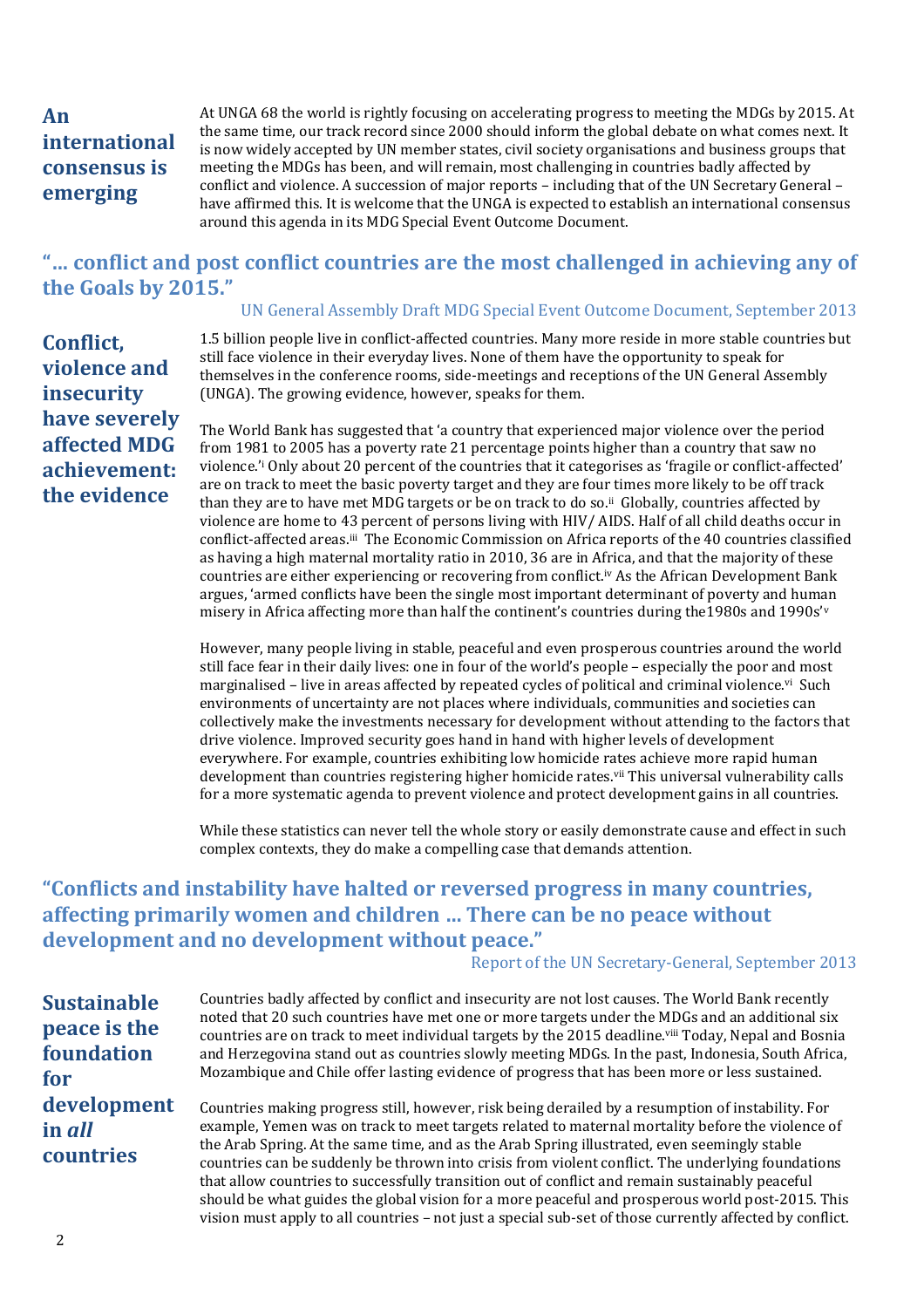# **"Poverty will never be eradicated if people remain burdened by fear, insecurity and vulnerability."**

### Report of the UN Development Group World We Want consultation, September 2013

**Freedom from fear is a universal development outcome** 

By 2030 the majority of the world's poorest will live in countries and regions affected by chronic violence and political instability.<sup>ix</sup> A 2013 survey of by the UN Development Group included hundreds of thousands of respondents and found 'protection against crime and violence' to be among the top priorities across different contexts. <sup>x</sup> Safety is not an aspiration restricted to those in conflict-affected states.

Freedom from fear is a declared aspiration for all peoples around the world, guaranteed by Article 3 of the Universal Declaration of Human Rights, combined with the right to life and liberty. The physical and psychological harm from insecurity and the fear of being impacted by it prevents people from living healthy and fulfilling lives. This suggests that freedom from fear and safer societies should be understood as universal development outcomes in and of themselves.

**"Freedom from fear, conflict and violence is the most fundamental human right, and the essential foundation for building peaceful and prosperous societies… Conflict – a condition that has been called development in reverse – must be tackled head-on, even within a universal agenda."**

#### Report of the UN High Level Panel, May 2013

**Fostering sustainable peace means addressing the underlying drivers of violence**

Although the post-2015 framework must support lasting reductions in violence, the absence of violence does not equate to a sustainable peace. It can often mask latent instability that results in political crises, humanitarian emergencies, costly interventions and the derailment of development gains. To create societies that are resilient to violent conflict, the new framework must focus on addressing the most important drivers of conflict and insecurity – not only their symptoms.

Several drivers stand out for attention with targeted responses. These include ending impunity and ensuring equal and open access to security, justice and the rule of law, making the provision of social services and resources fair and accessible to all groups of people, creating economic growth and opportunities for decent livelihoods that are shared and open to all groups, promoting transparency and addressing corruption, managing natural and national resources effectively, promoting reconciliation and tolerance between different social groups and addressing the external stresses on conflict. Horizontal inequalities between social groups – whether economic, political, social or other – need to be addressed across the framework through active commitments in targets as well as through disaggregation (see below).

There is also evidence that healthy state-society relations, which peacefully manage social conflicts and prevent them from becoming violent, are correlated with a lasting reduction of violence.xi Building lasting peace takes more than simply reinforcing state capacities: state and society need to be able to move forward together to overcome collective action problems. Ultimately, the world's new development framework should encourage and enable states to become more inclusive, responsive, fair and accountable to all of their people.

**Sustinable peace and safe societies need to be supported across the framework**

Recent reports have identified matters of peace, security and stability as crosscutting themes that should be integrated across any future framework – not confined to specific goals related to peace and safety. xii This is the only way to address effectively and meaningfully the full range of underlying drivers of violence. It also builds upon the growing policy consensus over the last decade that the very nature and practice of development can be a driver of conflict, and as such, all development practice must be conflict and peace sensitive.

As a specific example, an individual target on reducing violence targeted against women should sit under a goal on gender equality rather than under a goal on reducing violence. No less importantly, 'development' goals related to basic services, jobs, sustainable livelihoods, economic opportunity or the effective management of natural resources also have implications for sustainable peace and safe societies (see Annex One).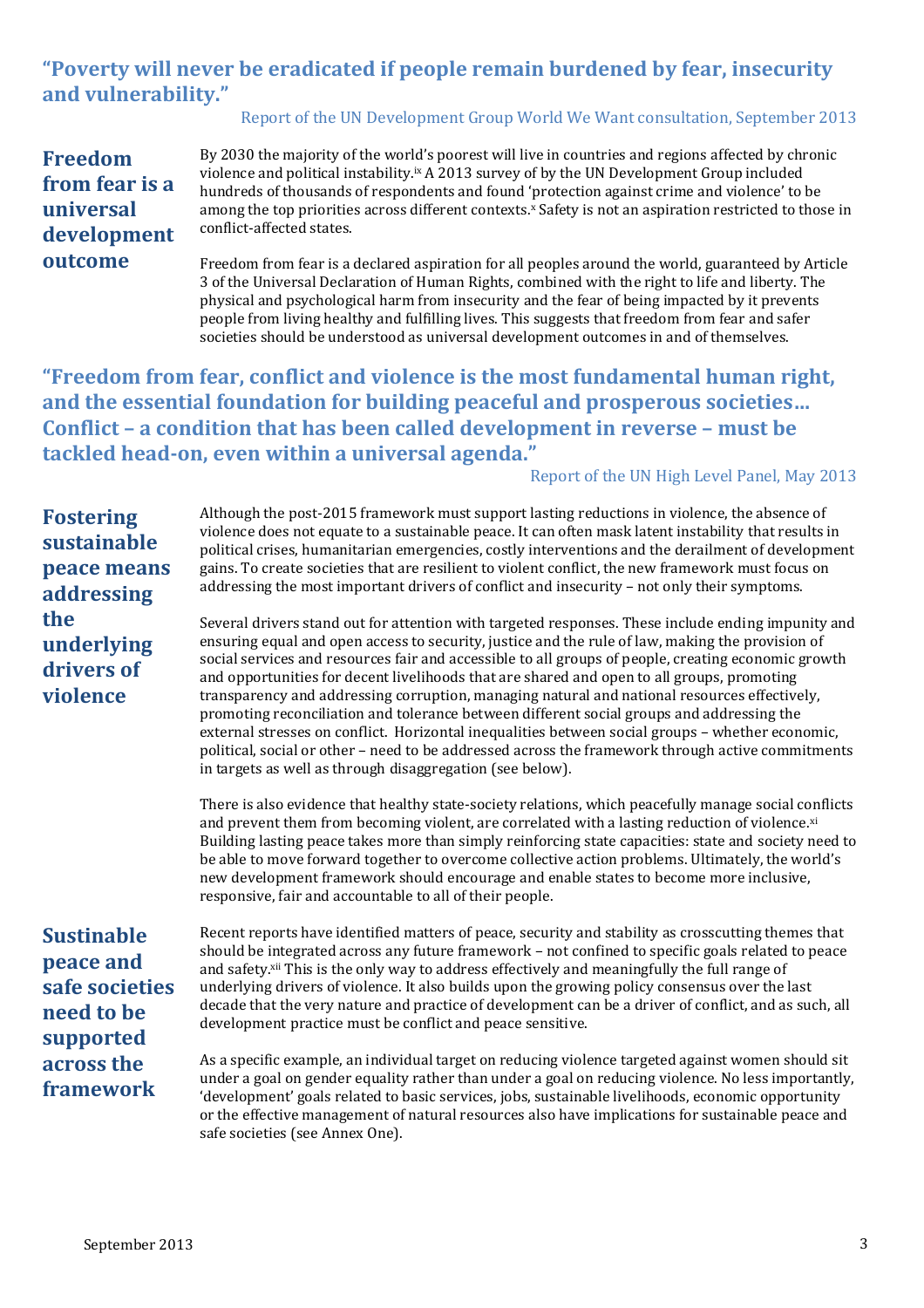# **We need to build upon the High Level Panel Report**

We urge Member States and civil society to build on the various inputs that have been submitted into the process thus far, many of which have directly reflected the views of people across the globe. The model for integrating peace and stability into the post-2015 framework set out by the HLP May 2013 report is especially welcome: both by having a specific goal devoted to this issue (i.e. Goal 11) and by mainstreaming these concerns across the development framework. The work by the HLP should serve as a basis for further technical discussions around targets and indicators. With this in mind, Annex One includes suggestions that have been refined from the HLP to capture more outcome-orientated targets and address several gaps.

These suggestions are also intended to demonstrate how support for sustainable peace and safe societies can be integrated across the framework. They are neither comprehensive nor finalised. Indeed we recognise the need for further discussion on how best to integrate peace and safety across the framework and fully intend to continue to contribute to such deliberations.

# **"Violence and fragility have become the largest obstacles to the MDGs."**

Report of the UN Task Team, June 2012

| <b>A</b> universal<br>framework<br>must<br>motivate | While the new framework will need to allow for the differences between contexts, a shared<br>commitment to make progress on these targets is also required so that societies and social groups<br>that are vulnerable to violence are not left behind once more. We therefore encourage the<br>international community to adopt a framework that sets shared targets for achieving progress<br>towards sustainable peace that is applicable to all countries.                                                                                                                                                   |
|-----------------------------------------------------|-----------------------------------------------------------------------------------------------------------------------------------------------------------------------------------------------------------------------------------------------------------------------------------------------------------------------------------------------------------------------------------------------------------------------------------------------------------------------------------------------------------------------------------------------------------------------------------------------------------------|
| states to<br>define their<br>own path               | However the new framework should fully respect sovereignty and context specificity. Even if global<br>targets and indicators are adopted, each country should retain full autonomy to plan and sequence<br>its own development process, and use context-specific baselines and benchmarks to project an<br>appropriate aspiration for progress at the national level.                                                                                                                                                                                                                                           |
| but also<br>commit all<br>states to<br>contribute   | Responsibility for overcoming conflict, violence and insecurity does not only lie with individual<br>states and societies. Developed and middle-income countries need to step up to their<br>responsibilities for conflict prevention. Transnational factors like a worsening climate, the illicit<br>movement of drugs, arms, money and commodities, the legal export of weapons and licit extraction<br>of resources can frustrate the most committed efforts by national actors. These external stresses<br>were put firmly on the agenda by the HLP, and now need more discussion so that all countries are |

### **"Countries with severe economic and social challenges tend to be those that are sliding into, immersed in or emerging from war or severe conflict."** Report of the UN Global Compact, June 2013

ready to make specific commitments to address them together from 2015.

| <b>Peace and</b> |
|------------------|
| safety can be    |
| measured         |

There is much more data to measure progress in areas such as peace, security, justice, and statesociety relations than is often assumed. For example:

- The African Union is piloting an initiative to monitor peace, security and governance through 15 national statistics offices.
- Saferworld has identified over 160 existing multinational metrics on peace issues that have potential to be developed within a global accountability framework.<sup>xiii</sup>
- UN-led technical consultations on indicators with individuals drawn from varied countries and areas of expertise are producing tangible results.xiv
- Other organisations across the developing world are rapidly developing new methods of capturing data, including on issues related to security.xv

There remain gaps in existing indicators, especially in the countries worst affected by conflict. However, through engagement and consultation with states and civil society from conflict-affected states in the New Deal process, the International Dialogue on Peacebuilding and Statebuilding (IDPS) has started to identify effective indicators. As the HLP has argued, a wider data revolution is needed to further address these gaps. However, this can be achieved in conflict-affected contests and the new framework need not be restricted by what indicators currently exist. As capacities for measuring indicators are built, linked to sustainable country-level capacities, they also need to be standardised and legitimised under the auspices of the UN and other international organisations.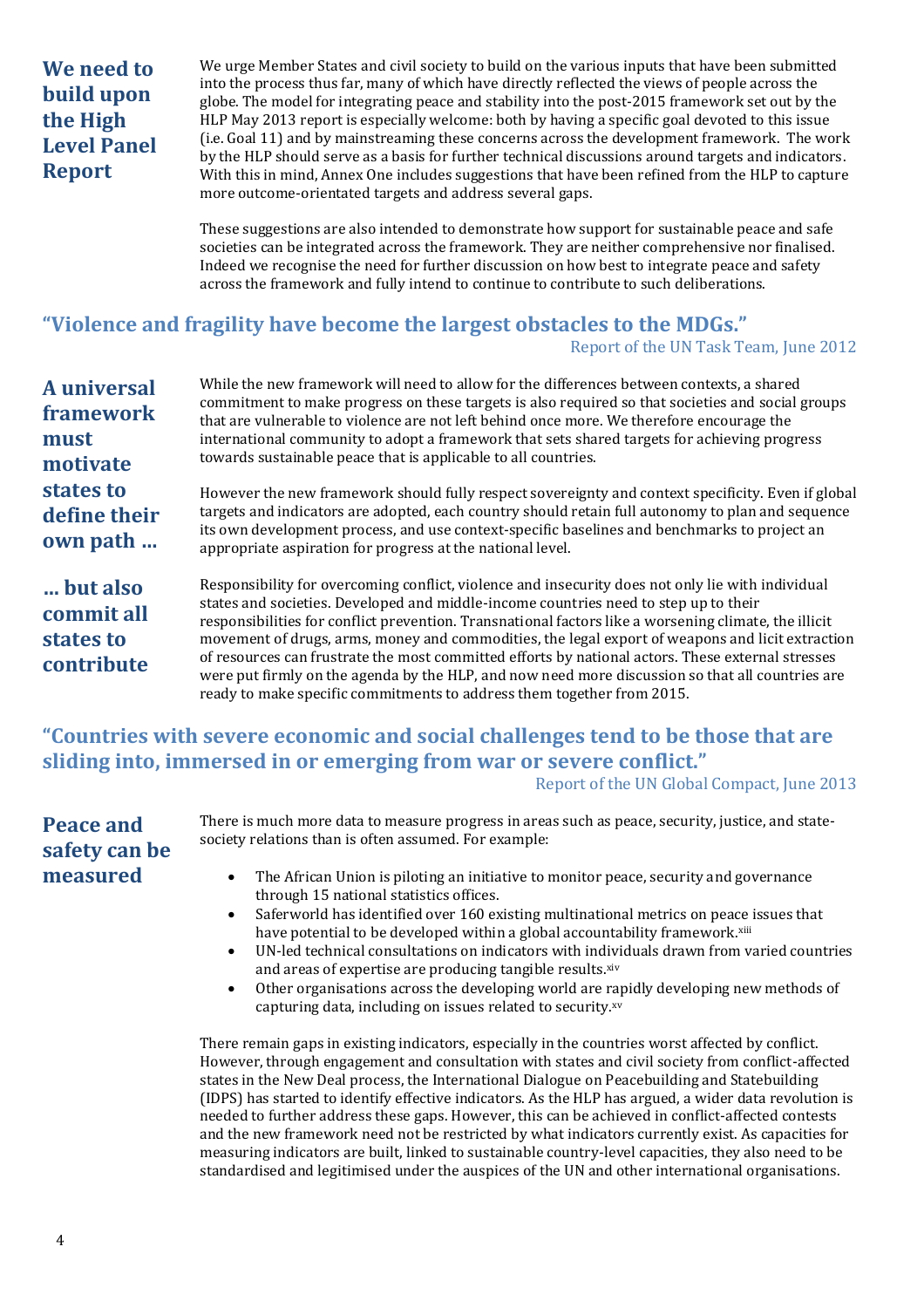| Use a basket<br><b>of</b><br>indicators | No single indicator can in every context tell a full, fair story about progress: changes in capacity are<br>not the same as better outcomes – and better outcomes are not enough unless they generate<br>confidence among all social groups. A more accurate picture of peace and safety progress can be<br>shown if each relevant target is underpinned by a basket of 'capacity, 'objective situation' and<br>'public perception' indicators.                                      |
|-----------------------------------------|--------------------------------------------------------------------------------------------------------------------------------------------------------------------------------------------------------------------------------------------------------------------------------------------------------------------------------------------------------------------------------------------------------------------------------------------------------------------------------------|
| and<br>disaggregate<br>them             | To ensure that horizontal inequalities within societies are visible, indicators to measure progress<br>towards peace and violence reduction should be disaggregated to the maximum extent possible, so<br>that unequal levels of progress between different social groups can be recognised and tackled.<br>Addressing horizontal inequalities through disaggregation is a crucial way in which the entire<br>framework can contribute towards sustainable peace and safe societies. |

**"Conflict especially is a mortal threat to development, and development cannot thrive without safety from personal and psychological violence, which are all too often directed against women and girls. Even in peaceful countries, interpersonal, criminal, and gang-related armed violence can be a barrier to development."** Report of the Sustainable Development Solutions Network, June 2013

### **Annex One: Suggestions for further discussion**

These illustrative targets follow the structure laid out by the HLP but include adaptations and additions (in *italics*). They draw and build upon those developed at a UN sponsored experts meeting, which included members of our CSPPS. <sup>xvi</sup> They also are intended to demonstrate how peace and safety can be addressed throughout the framework in a conflict-sensitive way.

### **End Poverty (Goal 1)**

- Bring the number of people living on less than \$1.25 a day to zero; reduce by x% the share of people living below their country's 2015 national poverty line, *and reduce inequalities across social groups and regions within countries*  (adapted from HLP 1a)
- Increase by x% the share of women and men, communities and businesses who have secured rights, *including customary rights*, to land, property and other natural resources (adapted from HLP 1a)

### **Empower Girls and Women and Achieve Gender Equality (Goal 2)**

*Prevent all forms* of violence against girls and women (adapted from HLP 2a)

### **Providing Quality Education and Life Long Learning (Goal 3)**

*Ensure citizens have access to safe education, free from discrimination and violence* (new target)

### **Ensure Healthy Lives (Goal 4)**

 *Ensure universal, affordable, and safe access to health, including mental and physical wellbeing, with a focus on the most disadvantaged and excluded citizens* (new target)

### **Create Jobs, Sustainable Livelihoods, and Equitable Growth (Goal 8)**

- Increase the number of good, decent, and safe jobs and livelihoods by x, *with a focus on the most disadvantaged and excluded* (adapted from HLP 8a)
- *Increase* the number of young people in *education, employment, training, and/or service* by x% (adapted from HLP 8b)

### **Manage Natural Resource Assets Sustainably (Goal 9)**

 *Ensure fair, transparent, and sustainable management of natural resources, including land, at the community and national levels* (new target)

### **Ensure good governance and effective institutions (Goal 10)**

- Ensure people enjoy freedom of speech, association, peaceful protest and access to independent media and information (HLP 10b)
- Increase public participation in political processes and civic engagement at all levels (HLP 10c)
- Guarantee the public's right to information and access to government data (HLP 10d)
- Reduce bribery and corruption and ensure officials can be held accountable (HLP 10e)

### **Ensure stable and peaceful societies (Goal 11)**

- Reduce violent deaths per 100,000 by x and eliminate all forms of violence against children (HLP 11a)
- *Ensure all social groups have access to justice institutions that are independent, well-resourced and respect dueprocess rights* (adapted from HLP 11b)